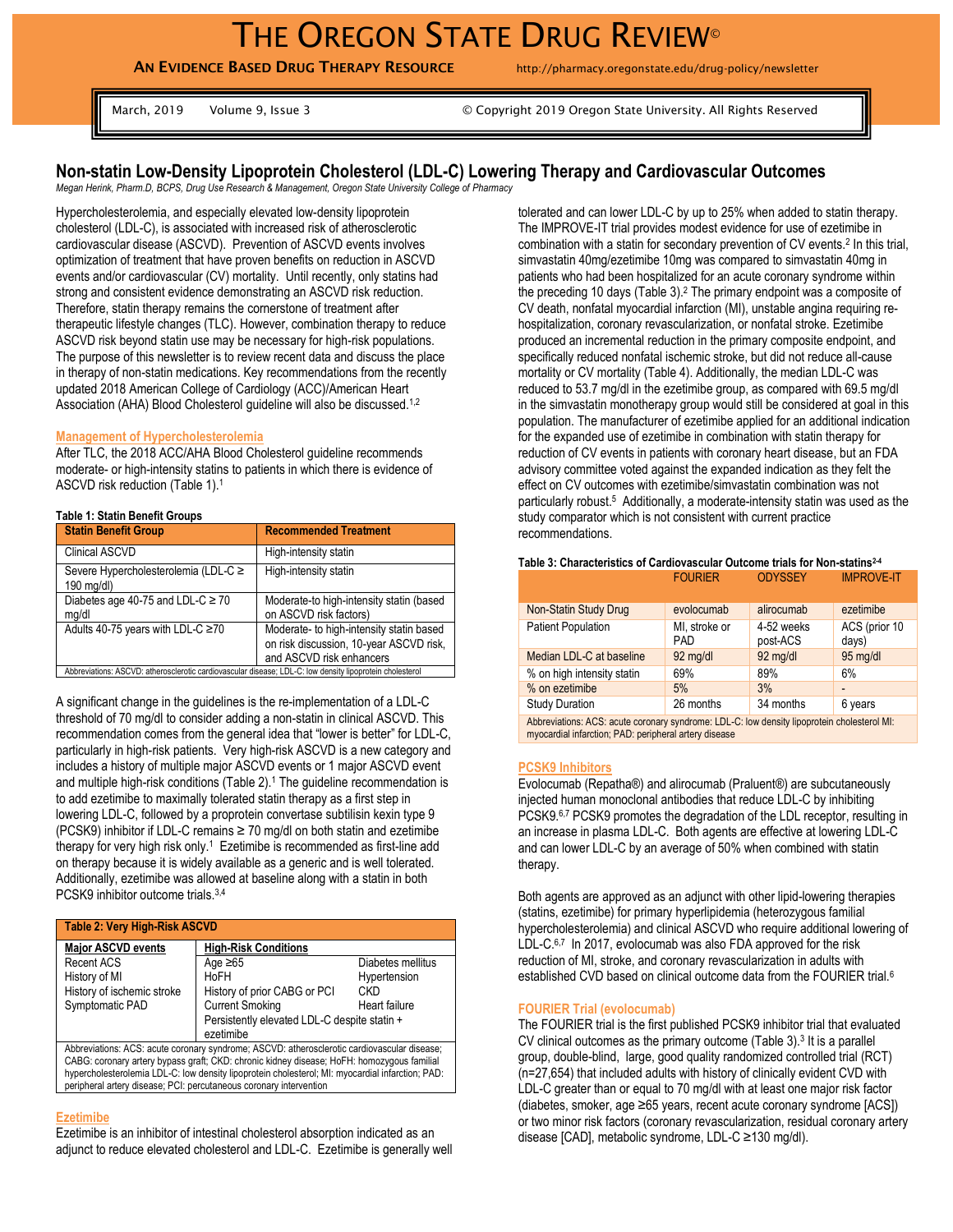Participants were randomized to evolocumab or placebo. Patients in both groups were on moderate- or high-intensity statin therapy, with or without ezetimibe as background therapy. Only around 5% of those in each group were on ezetimibe, and almost 70% were on high intensity statin.<sup>3</sup> The study population had a relatively well-controlled lipid profile with a median LDL-C of 92 mg/dl and triglycerides of 133 mg/dl. The median duration of follow-up was 26 months.<sup>3</sup> The primary outcome was a CV composite outcome including CV death, MI, stroke, hospitalization for unstable angina, or coronary revascularization.

The primary CV composite outcome was modestly reduced with evolocumab compared to placebo (9.8% vs. 11.3%; HR 0.85; 95% [confidence interval] CI 0.79 to 0.92; absolute risk reduction [ARR] 1.5%; number needed to treat [NNT] 67) (Table 4).<sup>3</sup> There was no significant reduction in individual outcomes including CV death or overall mortality. There was numerically a higher rate of overall mortality (3.2% vs. 3.1%) and CV death (1.8% vs. 1.7%) in the evolocumab group compared to placebo. The small reduction of 1.5% in the primary composite outcome was largely driven by a difference in nonfatal events (MI, stroke, or coronary revascularization). Although the follow-up duration was shorter than planned due to a higher than expected event rate (26 of 48 months planned), it was still surprising that there was no trend toward a reduction in death from CV disease.

Consistent with previous studies, LDL-C was significantly reduced with evolocumab compared to placebo, with a least-squares mean reduction of 59% compared to placebo (95% CI, 55 to 57).<sup>3</sup> At 48 weeks, LDL-C was reduced to less than or equal to 70 mg/dl in 87% of evolocumab-treated patients compared to 18% in the placebo group (ARR 69%; NNT 2).

#### **Table 4: Summary of Results from Cardiovascular Outcome Trials2,3,9**

| <b>Outcome</b>                 | Evolocumab<br><b>ARR/NNT</b> | Alirocumab<br><b>ARR/NNT</b> | <b>Ezetimibe</b><br><b>ARR/NNT</b> |
|--------------------------------|------------------------------|------------------------------|------------------------------------|
| <b>CV Composite</b><br>Outcome | $1.5\%$ / 67                 | $1.6\%$ / 63                 | $2\%$ / 50                         |
| CV Death                       | ΝS                           | <b>NS</b>                    | <b>NS</b>                          |
| Death from any cause           | <b>NS</b>                    | $0.6\%$ / 167                | <b>NS</b>                          |
| Myocardial infarction          | 1.2% /84                     | 1%/100                       | $1.7\%$ / 59                       |
| <b>Stroke</b>                  | $0.4\%$ / 250                | $0.4\%$ / 250                | <b>NS</b>                          |

Abbreviations: ARR: absolute risk reduction; CV: cardiovascular; NNT: number needed to treat; NS: non-significant

### **ODYSSEY OUTCOMES Trial (alirocumab)**

The ODYSSEY OUTCOMES trial is a double-blind, placebo-controlled RCT comparing alirocumab to placebo in patients who had been hospitalized with ACS one to 12 months before randomization and had an LDL-C of at least 70 mg/dl on a high-intensity statin (n=18,924). <sup>4</sup> The primary outcome was a CV composite outcome including CV death, MI, stroke, or hospitalization for unstable angina.

The majority of patients qualified with a MI (83%) and the median time from ACS to randomization was 2.6 months. Most patients were stable on a highintensity statin (89%) and median LDL-C was 92 mg/dl. Unlike the FOURIER trial, dose adjustments were made to avoid sustained LDL-C levels below 15 mg/dl.

The primary CV composite outcome was reduced with alirocumab compared to placebo (9.5% vs. 11.1%; ARR 1.6%; NNT 63). 4 There was no significant death due to CV causes but unlike the evolocumab trial, there was a significant reduction in overall mortality (Table 4). This difference could be in part due to the longer study duration in the ODYSSEY OUTCOMES.

LDL was significantly reduced from baseline with alirocumab compared to placebo by 62.7% at 4 months.<sup>4</sup> However, the mean LDL-C in the alirocumab increased over the duration of the study from 40 mg/dl at four months to 66 mg/dl at 48 months. This could be due to the blinded dose reduction or crossover to placebo (7.7%) for LDL-C less than 25 mg/dl and 15 mg/dl, respectively.

### **Safety of PCSK9 inhibitors**

There was no difference in serious adverse events or discontinuations due to adverse events in the CV outcome trials with PSCK9 inhibitors. There was also no significant difference in incident of new-onset diabetes between either PCSK9 inhibitor and placebo. Potential risks of adverse neurological effects from sustained, extremely low LDL-C levels have been hypothesized. In a 2-year subgroup analysis of the FOURIER trial designed to detect cognitive changes, no significant difference in cognitive function was observed.<sup>8</sup> However, long-term safety beyond 2-4 years remains unknown and more long-term data is needed.

### **Figure 1: Comparative Costs for 30 Day Supply**



### **Clinical Use of Non-statin Lipid Lowering Agents**

Current standard of care is to optimize TLC and statin therapy for patients with CV disease and for those with a high CV risk. Statins have been shown to reduce all-cause mortality in patients with CV disease (NNT 25), as well as vascular events.<sup>1</sup> Additionally, high intensity statins have shown a greater reduction in events compared to low intensity statins driven by a greater LDL-C lowering ability, highlighting the importance of dose optimization. More recent clinical trials have demonstrated a modest absolute benefit (<2%) on non-fatal CV events with ezetimibe and PCSK9 inhibitors as adjuncts to moderate- to high-intensity statin therapy with no proven CV mortality benefit. The cost versus benefit of PCSK9 inhibitors prevents widespread use (Figure 1), and the ACC/AHA guideline gives them a lowcost value for patients at very high risk of ASCVD.<sup>1</sup> Additionally, the longterm safety of PCSK9 inhibitors remains to be seen.

Non-statin therapy should be reserved for high risk patients with clinical ASCVD who have LDL-C of at least 70 mg/dl on high intensity statin therapy, or those with severe hypercholesterolemia (initial LDL-C ≥ 190 mg/dl), especially familial hypercholesterolemia (FH), with a LDL of at least 100 mg/dl on maximally tolerated statin. Ezetimibe has shown similar benefits as add on therapy over a longer duration (7 years), but at a much lower cost than the PCSK9 inhibitors (Figure 1) and is extremely well tolerated. Ezetimibe is a reasonable first-line add on therapy for patients with CVD with the ability to incrementally lower LDL-C up to 25% on top of statin therapy. There is limited evidence on CV outcomes and a limited place in therapy for other LDL-C lowering agents (fibrates, bile acid sequestrants, niacin, and omega-3 fatty acids), but may still be useful to achieve additional LDL-C lowering in patients with FH.